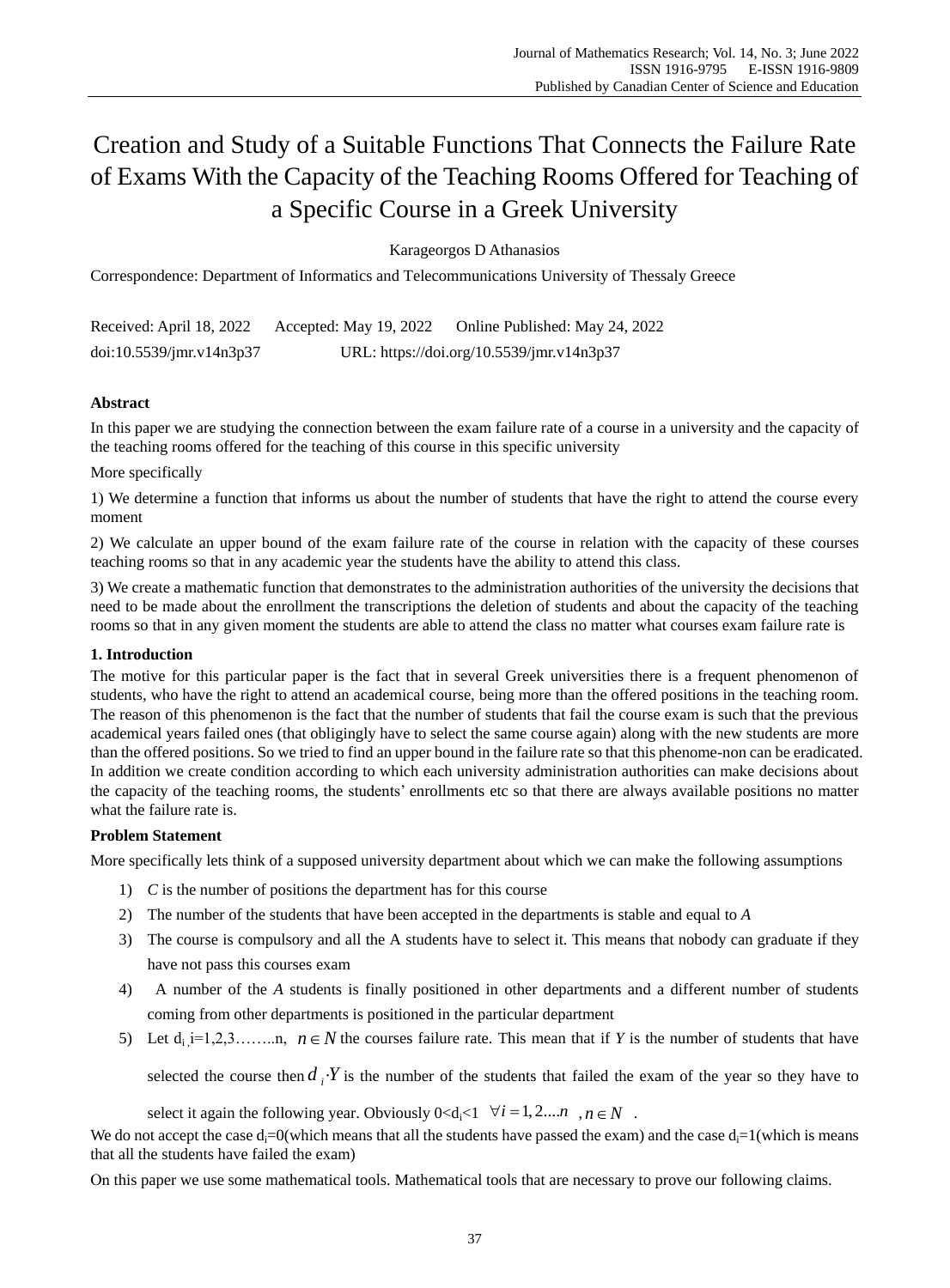More specifically, we use the sum and the product of n numbers

$$
a_1 + a_2 + \dots + a_i + \dots + a_n = \sum_{i=1}^n a_i
$$
\n(2.1)

And 
$$
a_1 \cdot a_2 \cdot \cdots \cdot a_i \cdot \cdots \cdot a_n = \prod_{i=1}^n a_i
$$
 (2.2)

Moreover we use the sum of n terms of a geometric progression

$$
1 + a + a2 + a3 + \dots + an = \sum_{i=1}^{n} ai = \frac{a^{n+1} - 1}{a - 1} \quad \text{when } a \neq 1
$$
 (2.3)

 $($ see  $|6|)$ .

Also we use the limit of the sequence  $a^n$  when  $0 < a < 1$ . This sequence converge to 0

$$
\lim_{n \to 0} a^n = 0 \tag{2.4}
$$

Another mathematical tool which we use is the notion of derivative. Actually we use the following Theorem of Differential Calculus

Theorem 2.1: Assume  $f$  is continuous on a closed interval  $[a,b]$  and assume that the derivative  $f$  exist everywhere on the open interval  $(a,b)$ , except possibly at a point c.

- (a) If  $f'(x)$  is positive for all  $x < c$  and negative for all  $x > c$  , then  $f$  has a relative maximum at c.
- *(b)* If, on the other hand,  $f'(x)$  negative for all  $x < c$  and positive for all  $x > c$  , then  $f$  has a relative

 $minimum$  at c. (see more details  $[2],[6]$ )

#### **3. Main Results**

*3.1 Determination of the Function That Calculates the Number of Students that Select the Course the Year i.*   $i=1,2,3,....n$ ,  $n \in N$ 

We initiate the study from the year the department was founded. Let A=the number of students and  $r_i$  =the percentage of transfers students to another university department of the country. Thus there are  $(1-r_1) \cdot A$   $0 < r_1 < 1$  left. At the same time  $B_l$  students are coming with transcription to the department . So the total number of students is  $(1-r_1) \cdot A + B_1 \cdot d_1 =$ is the failure rate of the course the first year. Then  $d_1\left[\left(1-r_1\right)\cdot A+B\right]$  is the number of students that fail the exams so they have to select the course again the following year. Specifically during the second year of the departments function there is :

*A*=the number of new students

 $r_2$ = the percentage of transfers students to another university department of the country

 $B_2$ =number of the students that come from another department

So the number of the new students that will select the course will be  $(1-r_2) \cdot A + B_2$ . These student along with the ones So the number of the new students that will select the course will that who fail to pass it will be  $d_1 \cdot \left[ (1 - r_1) \cdot A + B_1 \right] + (1 - r_2) \cdot A + B_2$ 

 $d_2$  = is the failure rate of the second year.

So the number of students that will have to try again the following year will be:

that who fail to pass it will be 
$$
a_1 \cdot (1 - r_1) \cdot A + B_1 + (1 - r_2) \cdot A + B_2
$$
  
\n $d_2 =$  is the failure rate of the second year.  
\nSo the number of students that will have to try again the following year will be:  
\n $d_2 \cdot (d_1 [(1 - r_1) \cdot A + B_1] + (1 - r_2) \cdot A + B_2) = d_2 \cdot d_1 \cdot (1 - r_1) \cdot A + d_2 \cdot d_1 \cdot B_1 + d_2 (1 - r_2) \cdot A + d_2 \cdot B_2$  The

third year of the departments function the number of the new students will be  $(1-r_3)\cdot A+B_3$ .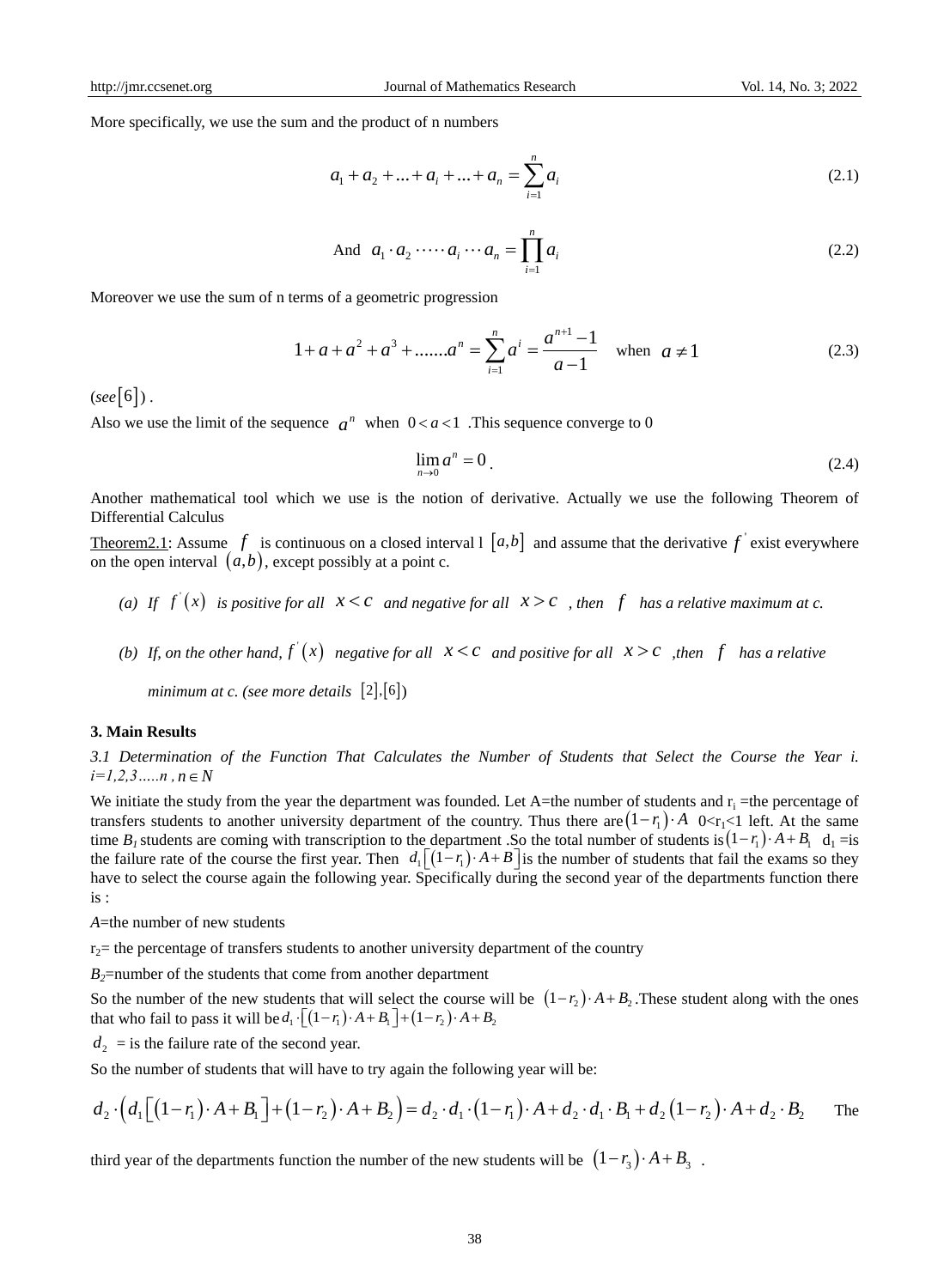Τhe number of students that will attend the course will be The number of students that will attend the<br>  $(1-r_3) \cdot A + B_3 + d_2 \cdot d_1 \cdot (1-r_1) \cdot A + d_2 \cdot (1-r_2) \cdot A + d_2 \cdot d_1 \cdot B_1 + d_2 \cdot B_2$ 

 $d_3$  = the failure rate

So the number of students that will try again the following year will be:  $d_3$  = the failure rate<br>
So the number of students that will try again the following year<br>  $d_3 \cdot \left\{ \left[ (1-r_3) \cdot A + B_3 \right] + d_2 \cdot d_1 \cdot (1-r_1) \cdot A + d_2 \cdot (1-r_2) \cdot A + d_2 \cdot d_1 \cdot B_1 + d_2 \cdot B_2 \right\} =$ So the number of students that will try again the following year will  $d_3 \cdot \left\{ \left[ (1-r_3) \cdot A + B_3 \right] + d_2 \cdot d_1 \cdot (1-r_1) \cdot A + d_2 \cdot (1-r_2) \cdot A + d_2 \cdot d_1 \cdot B_1 + d_2 \cdot B_2 \right\} =$ <br> $d_3 \cdot d_2 \cdot d_1 \cdot (1-r_1) \cdot A + d_3 \cdot d_2 \cdot (1-r_2) \cdot A + d_3 \cdot (1-r_3)$ To make this

procedure more general during the n+1 year of departments function the number of students that will attend the course<br>will be the sum of the students who failed the exams the previous n year plus with the newcomers of the  $n \in N$  So, it will be

will be the sum of the students who failed the exams the previous n year plus with the newcomes of the year n+1,  
\n
$$
n \in N
$$
 So, it will be  
\n $d_n \cdot d_{n-1} \cdot \ldots \cdot d_2 \cdot d_1 \cdot (1-r_1) \cdot A + d_n \cdot d_{n-1} \cdot \ldots \cdot d_2 \cdot (1-r_2) \cdot A + \ldots + d_n \cdot d_{n-1} \cdot (1-r_{n-1}) \cdot A + d_n \cdot (1-r_n) \cdot A +$   
\n $d_n \cdot d_{n-1} \cdot \ldots \cdot d_2 \cdot d_1 \cdot B_1 + d_n \cdot d_{n-1} \cdot \ldots \cdot d_2 \cdot B_2 + \ldots \cdot \ldots + d_n \cdot d_{n-1} \cdot B_{n-1} + d_n \cdot B_n + (1-r_{n+1}) \cdot A + B_{n+1}$ 

$$
\alpha_n \quad a_{n-1}, \dots, a_2 \quad a_1 \quad B_1 + a_n \quad a_{n-1}, \dots, a_2 \quad B_2 + \dots \dots \quad a_n
$$
\nThe previous sum can be written (see 2.1) and (2.2)\n
$$
\sum_{k=1}^n \left[ \left( \prod_{i=k}^n d_i \right) \cdot \left( 1 - r_k \right) \cdot A \right] + \sum_{k=1}^n \left[ \left( \prod_{i=k}^n d_i \right) \cdot B_k \right] + \left( 1 - r_{n+1} \right) \cdot A + B_{n+1}
$$

Therefore the function that gives us the number of students that attend the course in the year n+1 will be:  
\n
$$
f = \sum_{k=1}^{n} \left[ \left( \prod_{i=k}^{n} d_i \right) \cdot \left( (1 - r_k) \cdot A + B_k \right) \right] + (1 - r_{n+1}) \cdot A + B_{n+1}.
$$

The variables of  $f$  are supposed to be the failure rate  $d_1, d_2, \dots, d_n$ 

#### *3.2 Calculation of the Maximum Failure Rate That Can Be Allowed*

We have mentioned that the department has a number *C* of attending positions so must  $f \leq C$ . However, since the failure rate is not stable we define the function having as a variable the maximum failure rate.

More specifically let us assume that  $d = \max\{d_1, d_2, \dots, d_n\}$  the maximum failure rate during the n years of the

department function. Then  $\prod_{i=k}^{n} d_i \leq d^{n-k+1}$  $d_i \leq d^{n-k+1}$  $\prod_{i=k} d_i \leq d^{n-k+1}$  (see [14] ) therefore

$$
f \leq \sum_{k=1}^{n} d^{n-k+1} \cdot ((1 - r_k) \cdot A + B_k) + (1 - r_{n+1}) \cdot A + B_{n+1}
$$

We want the maximum of  $f$  to be less than C. For this reason we consider that

 $r = \min\{r_1, r_2, \dots, r_n\}$  is the minimal rate of students who go to another department.

Then  $r_k \ge r, \forall k = 1, 2, ..., n+1 \Leftrightarrow 1-r_k \le 1-r$  we obtain  $(1-r_k) \cdot A \le (1-r) \cdot A$ 

Consequently we assume that  $B = \max\{B_1, B_2, \dots, B_{n+1}\}\$ is the maximum number of students who come to our department by transcription from another department of the country. Obviously  $B_k \leq B$ ,  $\forall k = 1, 2,....n+1$  then we have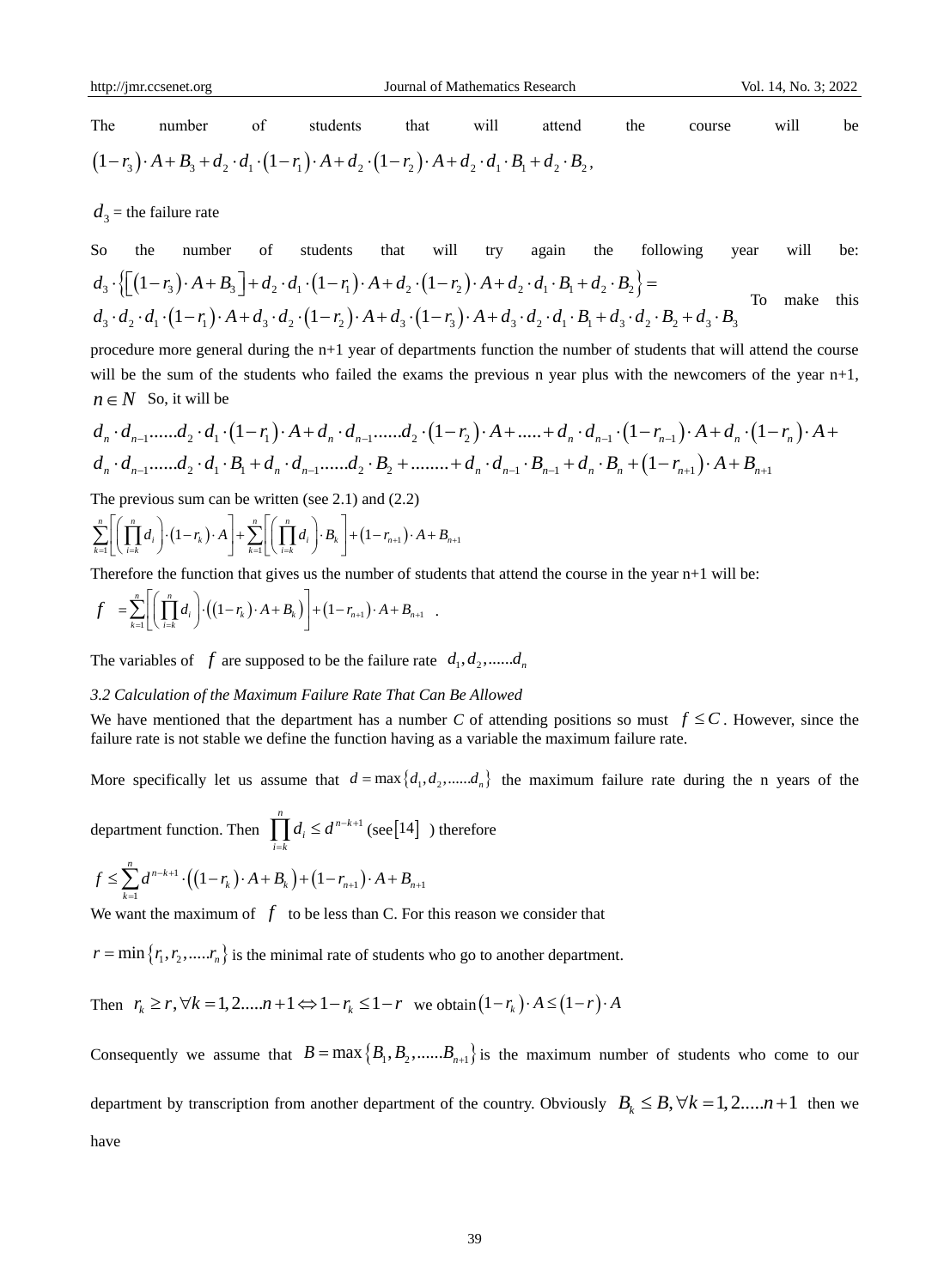$$
f \leq \sum_{k=1}^{n} d^{n-k+1} \cdot \left( (1-r) \cdot A + B \right) + (1-r_{n+1}) \cdot A + B_{n+1} = \left( (1-r) \cdot A + B \right) \cdot \sum_{k=1}^{n} d^{n-k+1} + (1-r_{n+1}) \cdot A + B_{n+1}
$$

However  $(1 - r_{n+1}) \cdot A + B_{n+1} \le (1 - r) \cdot A + B$  and now we have

 $((1-r)\cdot A+B)+(1-r_{n+1})\cdot A+B_{n+1} = ((1-r)\cdot A$ <br>  $\kappa_{n+1})\cdot A+B_{n+1} \leq (1-r)\cdot A+B$  and now we hat<br>  $A+B)\cdot \sum_{k=1}^{n} d^{n-k+1}+(1-r)\cdot A+B$  now denoting<br>  $-r)\cdot A+B\cdot \sum_{k=1}^{n} d^{n-k+1}+(1-r)\cdot A+B$  now denoting<br>  $-r)\cdot A+B\cdot \sum_{k=1}^{n} d^{n-k+1}+(1-r)\cdot A+B=$ <br>  $\frac{1}{d} \frac{$  $f \leq ((1-r) \cdot A + B) \cdot \sum d^{n-k+1} + (1-r)$  $(1-r) \cdot A + B$ )  $\cdot \sum_{k=1}^{n} d^{n-k+1} + (1$  $(-r) \cdot A + B \cdot \sum_{k=1}^{n} d^{n-k+1} + (1-r) \cdot A + B$  now denoting n-k+1=m when k=1,2…n then we obtain m=n,n-1,…..2,1. Thus  $f \le ((1-r) \cdot A + B) \cdot \sum_{n=1}^n d^m + (1-r)$ 1 *k*  $(-r) \cdot A + B$ )  $\cdot \sum_{n=1}^{n} d^{m} + (1-r) \cdot A + B$  =  $=$  $(1-r)\cdot A+B$   $\cdot \frac{1}{1-r}$  +  $(1-r)$  $(1-r)\cdot A+B$  |  $\frac{a+1}{1}$  =  $(1-r)$ 1  $-1$   $d+d-1$   $\Gamma$   $\Gamma$  $(1-r) \cdot A + B$ ] $\cdot \frac{d^{n+1}-d}{d-1} + (1$  $(1-r) \cdot A + B$   $\left[ \cdot \frac{a-a}{d-1} + (1-r) \cdot A + B \right]$ <br> $(1-r) \cdot A + B$   $\left[ \cdot \frac{d^{n+1}-d+d-1}{d-1} \right] = [(1-r) \cdot A + B] \frac{d^{n+1}-1}{d-1}$  $\frac{d-1}{d-1}$ <br>  $\frac{d^{n+1}-d+d-1}{d-1} = \left[ (1-r) \cdot A + B \right] \frac{d^{n+1}-1}{d-1}$ *n*  $f \le ((1-r) \cdot A + B) \cdot \sum_{k=1}^{n} d^{m} + (1-r) \cdot A + B \cdot \frac{d^{n+1} - d}{d-1} + (1-r) \cdot A + B$  $\left[ r \right] \cdot A + B \left[ \frac{a}{d-1} + (1-r) \cdot A + B \right]$ <br>  $\left[ r \right] \cdot A + B \left[ \frac{a^{n+1} - d + d - 1}{d-1} \right] = \left[ (1-r) \cdot A + B \right] \frac{d}{d}$  $\frac{d^{d+1}-d+d-1}{d-1} = \left[ (1-r) \cdot A + B \right] \frac{d^{n+1}-1}{d-1}$  $^{+1}$  –  $[(1-r) \cdot A + B] \cdot \frac{d^{n+1} - d}{d-1} + (1-r) \cdot A + B =$  $[(1-r) \cdot A + B] \cdot \frac{a^2 - a^2}{d - 1} + (1-r) \cdot A + B =$ <br>  $[(1-r) \cdot A + B] \cdot \frac{d^{n+1} - d + d - 1}{d - 1} = [(1-r) \cdot A + B] \frac{d^{n+1} - 1}{d - 1}$  (see 2) (see 2.3)

We have that  $d \in (0,1)$  and we found that  $\lim_{n \to \infty} d^{n+1} = 0$  $\lim_{n \to \infty} d^{n+1} = 0$  (see 2.4).

We have that  $a \in (0, 1)$  and we found that  $\lim_{n \to \infty} a = 0$  (<br>
Thus  $\max f = \left[ (1-r) \cdot A + B \right] \cdot \frac{0-1}{d-1} = \left[ (1-r) \cdot A + B \right] \cdot \frac{1}{1-d}$  $=\left[\left(1-r\right)\cdot A+B\right]\cdot\frac{0-1}{d-1}=\left[\left(1-r\right)\cdot A+B\right]\cdot\frac{1}{1-d}.$ .

Must max  $f \leq C \Leftrightarrow (1-r)$ max  $f = \left[ (1-r) \cdot A + B \right] \cdot \frac{0-1}{d-1} = \left[ (1-r) \cdot A + B \right] \cdot \frac{1}{1-d}$ .<br>
max  $f \leq C \Leftrightarrow \left[ (1-r) \cdot A + B \right] \cdot \frac{1}{1-d} \leq C \Leftrightarrow \frac{1-d}{(1-r) \cdot A + B} \geq \frac{1}{C} \Leftrightarrow 1-d \geq \frac{(1-r)}{C}$  $\frac{1}{1-d} \leq C \Leftrightarrow \frac{1}{1-d}$  $f = \left[ (1-r) \cdot A + B \right] \cdot \frac{0-1}{d-1} = \left[ (1-r) \cdot A + B \right] \cdot \frac{1}{1-d}$ <br>  $f \leq C \Leftrightarrow \left[ (1-r) \cdot A + B \right] \cdot \frac{1}{1-d} \leq C \Leftrightarrow \frac{1-d}{(1-r) \cdot A + B} \geq \frac{1}{C} \Leftrightarrow 1-d \geq \frac{(1-r) \cdot A + B}{C}$  $d \leq C \Leftrightarrow \frac{1-d}{(1-r) \cdot A+B} \geq \frac{1}{C} \Leftrightarrow 1-d \geq \frac{(1-r) \cdot B}{C}$ = $[(1-r)\cdot A+B]\cdot\frac{0-1}{d-1}$ = $[(1-r)\cdot A+B]\cdot\frac{1}{1-d}$ .<br>  $\leq C \Leftrightarrow [(1-r)\cdot A+B]\cdot\frac{1}{1-d} \leq C \Leftrightarrow \frac{1-d}{(1-r)\cdot A+B} \geq \frac{1}{C} \Leftrightarrow 1-d \geq \frac{(1-r)\cdot A+B}{C}$ 

$$
\Leftrightarrow d \le 1 - \frac{(1-r) \cdot A + B}{C} \Leftrightarrow d \le \frac{C - (1-r) \cdot A - B}{C} \tag{1}
$$

The condition (1) states that if the maximum failure rate of the course,  $d$  is less than or equal to the value  $C - (1 - r) \cdot A - B$ *C*  $\frac{- (1-r) \cdot A - B}{a}$  then the department will never face a capacity issue.

**Example 3.1** Consider that if one year thestudent transfers to other department have been banned but this department accepts students from other department then  $r = 0$ . Also we consider that the maximum number of the students who

come to the department is 
$$
B_{\text{max}} = \frac{25}{100} \cdot A
$$
. Then according to (1) we have  $d \leq \frac{C - (1 - 0) \cdot A - \frac{25}{100} \cdot A}{C} = \frac{C - 1.25 \cdot A}{C} = 1 - 1.25 \cdot \frac{A}{C}$ 

If the department has 380 positions and  $A = 150$  then  $d \le 1 - 1,25 \cdot \frac{150}{380} \approx 0,507$ 

If the maximum failure rate is less than 50% then there will never come up a capacity issue but in any other case the danger is very big.

However we have to confess that the previous upper bound contains important dangers to the quality of studies and the function of the department.Ιn particular, it is not morally accept that the examiners adjust the grades of the exam questions so that the previous rate is accomplished. They need to be independent during the exam so that they can achieve their academical duty. Thus we have to determine one function which irrespectively of the exam failure rate, can give the ability to the administration authorities of the department to change other parameters, so that there will never come up a capacity issue. We named this function *parameter determination function PaDeFu*

#### *3.3 Creation of the Function PaDeFu*

One factor that maximizes the danger that the department does not have enough space for the attention of the course is the fact that students who have not been able to pass the exam during many years are still enrolled. Thus it is normal that after m years of functions in the year m+1 the department can delete the students that select the course in the first year of function and still have not passed the exam. In the year m+2 the department deletes the students that selected the course in the second year of function and still have not passed the exam etc.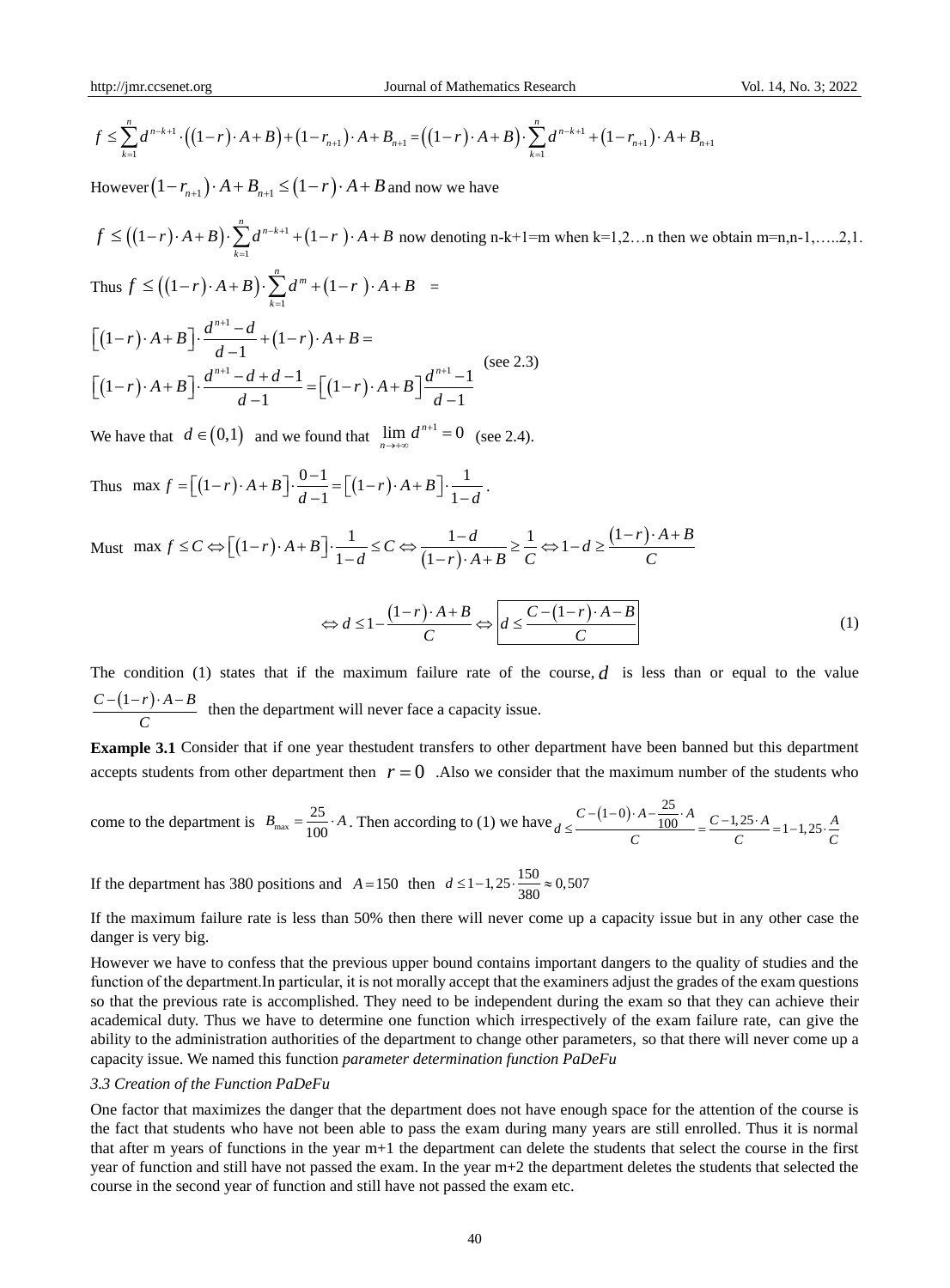According to the thing we have mentioned before we know that in the year  $\max_{k=1}^{\infty} \left( \prod_{i=k} d_i \right) \cdot \left[ (1 - r_k) \right]$  $\sum_{k=1}^{m} \left( \prod_{i=k}^{m} d_i \right) \cdot \left[ \left(1 - r_k\right) \cdot A + B_k \right]$  $\sum_{k=1}^{m} \left( \prod_{i=k}^{m} d_i \right) \cdot \left[ \left( 1 - r_k \right) \cdot A + B_k \right]$  str students failed the exam.

Among these students the department expects  $\left( \prod_{i=1}^{m} d_i \right) \cdot \left[ (1 - r_1) \cdot A + B_1 \right]$  $\prod_{i=1}^m d_i$   $\cdot \left[ (1 - r_1) \cdot A + B_1 \right]$  $\left(\prod_{i=1}^{m} d_i\right) \cdot \left[\left(1 - r_1\right) \cdot A + B_1\right]$  who are the ones that selected the course in the first year of function and keep on failing the exam.

Thus, there are  $\sum_{k=2}$   $\left( \prod_{i=k} d_i \right) \cdot \left[ (1 - r_k) \right]$  $\sum_{k=2}^{m} \left( \prod_{i=k}^{m} d_i \right) \cdot \left[ \left(1 - r_k\right) \cdot A + B_k \right]$  $\sum_{k=2}^{m} \left( \prod_{i=k}^{m} d_i \right) \cdot \left[ \left( 1 - r_k \right) \cdot A + B_k \right]$  let left.

In the year m+1  $\sum | \cdot | d_i | \cdot | (1 - r_k)$ 2  $\sum_{i=1}^{m} \left( \prod_{i=1}^{m} d_i \right) \cdot \lceil (1 \rceil) \rceil$  $\sum_{k=2}$   $\left( \prod_{i=k} d_i \right) \cdot \left[ (1-r_k) \cdot A + B_k \right]$  $\sum_{i=2}^{m} \left( \prod_{i=k}^{m} d_i \right) \cdot \left[ \left(1 - r_k\right) \cdot A + B_i \right]$  $\sum_{k=2}^{m} \left( \prod_{i=k}^{m} d_i \right) \cdot \left[ \left(1 - r_k\right) \cdot A + B_k \right]$  +  $\left(1 - r_{m+1}\right) \cdot A + B_k$ In the year m+1  $\sum_{k=2}^{\infty} \left[ \prod_{i=k} d_i \right] \cdot \left[ (1 - r_k) \cdot A + B_k \right]$   $+ (1 - r_{m+1}) \cdot A + B_{m+1}$  students will select the course. In this year  $d_{m+1} \cdot \left[ \left( \sum_{k=2}^{m} \left( \prod_{i=k}^{m} d_i \right) \cdot \left( (1 - r_k) \cdot A + B_k \right) \right) \cdot (1 - r_{m+1}) \cdot A + B_{m+1} \$ 

In the year m+1 
$$
\sum_{k=2}^{m} \left( \prod_{i=k}^{m} d_i \right) \cdot \left[ \left(1 - r_k\right) \cdot A + B_k \right] + \left(1 - r_{m+1}\right) \cdot A + B_{m+1}
$$
 students will select the course. In the  

$$
d_{m+1} \cdot \left[ \left( \sum_{k=2}^{m} \left( \prod_{i=k}^{m} d_i \right) \cdot \left( \left(1 - r_k\right) \cdot A + B_k \right) \right) \cdot \left(1 - r_{m+1}\right) \cdot A + B_{m+1} \right] = \sum_{k=2}^{m+1} \left( \prod_{i=k}^{m+1} d_i \right) \cdot \left[ \left(1 - r_k\right) \cdot A + B_k \right]
$$
students will fail the exam.

Among these students  $\left| \begin{array}{c} \end{array} \right|$   $\left| d_i \right| \cdot \left( \left(1 - r_2\right) \cdot A + B_2 \right)$ 1  $\left[ \begin{array}{c} d_i \\ 2 \end{array} \right] \cdot ((1 - r_2) \cdot A + B_2)$  $\prod^{m+1} d_i$  (1)  $\prod_{i=2}^{m+1} d_i$   $\cdot$   $\cdot$   $\cdot$   $\cdot$   $\cdot$   $\cdot$   $A + B$  $=$  $\left(\prod_{i=2}^{m+1} d_i\right) \cdot \left(\left(1 - r_2\right) \cdot A + B_2\right)$ will be deleted. So there will be  $\sum_{k=1}^{m+1} \prod_{i=1}^{m+1} d_i \cdot ((1-r_k) \cdot A + B_k)$ 3  $\sum_{k+3}^{m+1} \left( \prod_{i=k}^{m+1} d_i \right) \cdot \left( \left(1 - r_k\right) \cdot A + B_k \right)$  $+3$  \ i=  $\sum_{k+3}^{m+1} \left( \prod_{i=k}^{m+1} d_i \right) \cdot \left( \left(1 - r_k\right) \cdot A + B_k \right)$ left.

In the year m+2  $\left(\sum_{k=1}^{m+1} \binom{m+1}{k} \cdot \left(\left(1 - r_k\right) \cdot A + B_k\right)\right)$ 3  $\sum_{i=1}^{m+1} \left( \prod_{i=1}^{m+1} d_i \right) \cdot \left( \left( 1 \right)$  $\sum_{k+3} \left( \prod_{i=k} d_i \right) \cdot \left( (1-r_k) \cdot A + B_k \right)$  $\sum_{i=1}^{n+1} \left( \prod_{i=1}^{m+1} d_i \right) \cdot \left( \left(1 - r_k\right) \cdot A + B_k \right)$  $+3$  \ i=  $\sum_{k+3}^{m+1} \left( \prod_{i=k}^{m+1} d_i \right) \cdot \left( \left(1 - r_k\right) \cdot A + B_k \right)$ be year m+2  $\left(\prod_{k=3}^{m+1} \binom{m+1}{k} \cdot \left(\left(1 - r_k\right) \cdot A + B_k\right)\right) + \left(1 - r_{m+2}\right) \cdot A + B_{m+2}$  students will select the course. In this year<br> $\left(\sum_{k=3}^{m+1} \binom{m+1}{k} \cdot \left(\left(1 - r_k\right) \cdot A + B_k\right)\right) + \left(1 - r_{m+2}\right) \cdot A + B_{m+2} = \sum_{k=3}^{m+2}$ 

$$
d_{m+2} \cdot \left( \left( \sum_{k=3}^{m+1} \left( \prod_{i=k}^{m+1} d_i \right) \cdot \left( \left(1 - r_k\right) \cdot A + B_k \right) \right) + \left(1 - r_{m+2}\right) \cdot A + B_{m+2} \right) = \sum_{k=3}^{m+2} \left( \prod_{i=k}^{m+2} d_i \right) \cdot \left( \left(1 - r_k\right) \cdot A + B_k \right)
$$
 students will fail the exam.

If we go on with this procedure, in the year m+n+1  $\left( \sum_{k=n+1}^{m+n} \left( \prod_{i=k}^{m+n} d_i \right) \cdot \left[ (1-r_k) \cdot A + B_k \right] \right) + (1-r_{m+n+1}) \cdot A + B_{m+n+1}$  $\sum_{k=n+1}^{m+n} \left( \prod_{i=k}^{m+n} d_i \right) \cdot \left[ \left( 1 - r_k \right) \cdot A + B_k \right] \right) + \left( 1 - r_{m+n+1} \right) \cdot A + B_{m+n}$  $\sum_{k=n+1}^{m+n} \left( \prod_{i=k}^{m+n} d_i \right) \cdot \left[ \left( 1 - r_k \right) \cdot A + B_k \right] \right) + \left( 1 - r_{m+n+1} \right) \cdot A + B_{m+n+1}$  stu  $\left( \sum_{k=n+1}^{m+n} \left( \prod_{i=k}^{m+n} d_i \right) \cdot \left[ \left(1-r_k\right) \cdot A + B_k \right] \right) + \left(1-r_{m+n+1}\right) \cdot A + B_{m+n+1}$ students will select the course. In order to avoid the capacity issue it is necessary that  $P =$  $\sum_{k=n+1}^{m+n} \left( \prod_{i=k}^{m+n} d_i \right) \cdot \left[ (1 - r_k) \cdot A + B_k \right] + (1 - r_{m+n+1}) \cdot A + B_{m+n+1}$  $\sum_{k=n+1}^{m+n} \left( \prod_{i=k}^{m+n} d_i \right) \cdot \left[ (1 - r_k) \cdot A + B_k \right] + (1 - r_{m+n+1}) \cdot A + B_{m+n}$  $\sum_{k=n+1}^{m+n} \left( \prod_{i=k}^{m+n} d_i \right) \cdot \left[ (1-r_k) \cdot A + B_k \right] \right) + (1-r_{m+n+1}) \cdot A + B_{m+n+1} \leq C$ will select the course. In order to avoid the<br>  $\left(\sum_{k=n+1}^{m+n} \left(\prod_{i=k}^{m+n} d_i\right) \cdot \left[\left(1-r_k\right) \cdot A + B_k\right]\right) + \left(1-r_{m+n+1}\right) \cdot A + B_{m+n+1} \leq C$ 

We consider  $d = \max\{d_i\}$  $\max\limits_{i=n+1,n+2,...,n+m+1} \{d_i\}$  $d = \max\{d$  $=n+1, n+2, \ldots n+m+1$  $=$  max  $\{d_i\}$ ,  $B =$  max  $\{B_i\}$  $\max\limits_{i=n+1,n+2,....n+m+1} \{B_i\}$ *B*  $\max\limits_{r=n+1,n+2,...,n+m+1} \{B_i\}$  and  $r = \min\limits_{i=n+1,n+2,...,n+m+1} \{r_i\}$  $\min_{i=n+1, n+2, \dots, n+m+1} \{r_i\}$  $r = \min\{r_i$  $=n+1, n+2, \dots n+m+1$  $_{i=n+1,n+2,...,n+m+1}$ ,  $\sum_{i=n+1,n+2,...,n+m+1}$  and  $_{i=n+1,n+2,...,n+m+1}$  $\sum_{i=n+1,n+2,...,n+m+1}^{n}$ ,  $D = \sum_{i=n+1,n+2,...,n+m+1}^{n}$  and  $\sum_{i=n+1,n+2,...,n+m+1}^{n}$  and  $\sum_{i=n+1,n+2,...,n+m+1}^{n}$  and  $\sum_{i=n+1,n+2,...,n+m+1}^{n}$ 

We consider 
$$
d = \max\{d_i\}
$$
  $\{B_i\}$  and  $r = \min\{r_i\}$  then we have  
\n
$$
P \leq \left(\sum_{k=n+1}^{m+m} d^{m+n-k+1} \cdot \left[\left(1-r\right) \cdot A + B\right]\right) + \left(1-r\right) \cdot A + B = \left(\left(1-r\right) \cdot A + B\right) \cdot \left(\sum_{k=n+1}^{m+n} d^{m+n-k+1} + 1\right)
$$

Nevertheless  $d^{n-1} = d^{m} + d^{m-1} + \dots + d = \sum_{k=0}^{m} d^{k} = \frac{d^{m+1}}{d^{k}}$  $d^{m+n-k+1} = d^m + d^{m-1} + \dots + d = \sum_{k=1}^{n}$ 1  $\sum_{m+n}^{m+n} d^{m+n-k+1} = d^m + d^{m-1} + \dots + d = \sum_{m}^{m} d^k = \frac{d^m}{dx^m}$  $\sum_{k=n+1}^{m+n} d^{m+n-k+1} = d^m + d^{m-1} + \dots + d = \sum_{k=1}^{m} d^k = \frac{d^{m+1} - d^{k}}{d-1}$  $\sum_{k=0}^{n+m} d^{m+n-k+1} = d^m + d^{m-1} + \dots + d = \sum_{k=0}^{m} d^k = \frac{d^{m-k}}{k}$  $\sum_{n=1}^{m+n} d^{m+n-k+1} = d^m + d^{m-1} + \dots + d = \sum_{k=1}^{m} d^k = \frac{d^{m+1}-d^{m+1}}{d-1}$  $\sum_{k=1}^{m+n} d^{m+n-k+1} = d^m + d^{m-1} + \dots + d = \sum_{k=1}^{m} d^k = \frac{d^{m+1} - d^{m+1}}{d-1}$ (see 2.3)

Therefore  $P \le ((1-r) \cdot A + B) \cdot \left(\frac{d^{m+1} - d}{d-1} + 1\right) = ((1-r) \cdot A + B) \cdot \frac{d^{m+1} - d + d - 1}{d-1}$  $\left(\frac{-d}{1}+1\right) = \left(\left(1-r\right) \cdot A + B\right) \cdot \frac{d^{m+1}-d+1}{d-1}$  $\sum_{k=n+1}^{n} d^{m+n-k+1} = d^m + d^{m-1} + \dots + d = \sum_{k=1}^{n} d^k = \frac{d^k - d}{d-1}$  (see 2.3)<br>  $P \leq ((1-r) \cdot A + B) \cdot \left(\frac{d^{m+1} - d}{d-1} + 1\right) = ((1-r) \cdot A + B) \cdot \frac{d^{m+1} - d + d}{d-1}$ *g*  $\sum_{k=n+1}^{\infty} d^{m+n-k+1} = d^m + d^{m-1} + \dots + d = \sum_{k=1}^{\infty} d^k = \frac{d^{m+1} - d}{d-1}$  (see 2.3)<br>  $\leq ((1-r)\cdot A + B) \cdot \left(\frac{d^{m+1} - d}{d-1} + 1\right) = ((1-r)\cdot A + B) \cdot \frac{d^{m+1} - d + d - 1}{d-1}$  ⇔

$$
P \leq \left[ (1-r) \cdot A + B \right] \cdot \frac{d^{m+1}-1}{d-1} \quad \text{We want to calculate } d \quad \text{such that} \quad ((1-r) \cdot A + B) \cdot \frac{d^{m+1}-1}{d-1} \leq C \Leftrightarrow
$$
\n
$$
d^{m+1}-1 \geq \frac{C}{(1-r) \cdot A+B} \cdot (d-1) \qquad \Leftrightarrow d^{m+1}-\frac{C}{(1-r) \cdot A+B} \cdot d + \frac{C}{(1-r) \cdot A+B} -1 \geq 0 \Leftrightarrow
$$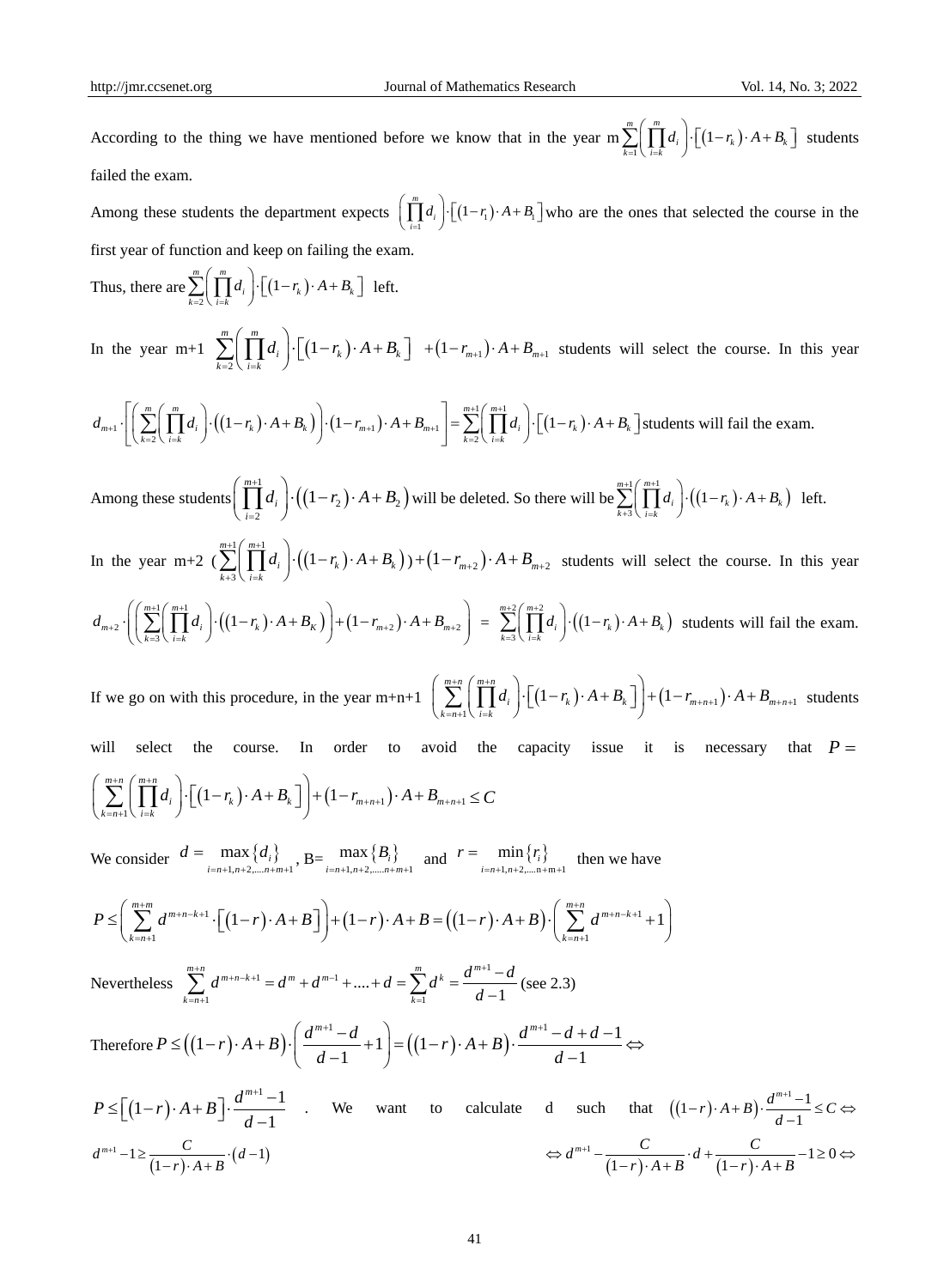$$
d^{m+1} - \frac{C}{(1-r) \cdot A + B} \cdot d + \frac{C - (1-r) \cdot A - B}{(1-r) \cdot A + B} \ge 0 \quad \text{when} \quad d \in (0,1) \quad \text{Now} \quad \text{we} \quad \text{study} \quad \text{the} \quad \text{function}
$$
\n
$$
f(x) = x^{m+1} - \frac{C}{(1-r) \cdot A + B} \cdot x + \frac{C - (1-r) \cdot A - B}{(1-r) \cdot A + B}.
$$

We want that  $\forall x \in (0,1)$  the  $f(x) > 0$  such that any failure rate would not cause capacity issue.

Now we derivative the function  $f^{(r)}(x) = (m+1) \cdot x^m - \frac{C}{(1-r)}$  $(x) = (m+1) \cdot x^m - \frac{1}{1}$  $f'(x) = (m+1) \cdot x^m - \frac{C}{(1-r) \cdot A + B}$ 

$$
f'(x_0) = 0 \Leftrightarrow x_0 = \left(\frac{C}{(m+1)\cdot((1-r)\cdot A+B)}\right)^{\frac{1}{m}} \text{(does no matter if m is even or odd number because x>0). So } f'(x) > 0
$$

for every  $x \in (0, x_0)$  and  $f'(x) < 0$  for every  $x \in (x_0, +\infty)$ . From the previous results we have that the function f

is strictly increase in  $(x_0, +\infty)$  and strictly decrease in  $(0, x_0)$  . (see theorem 2.1)

Thus  $\lim_{x \to 0} f(x) = \frac{C - (1 - r)^3}{(1 - r)^3}$  $0^{0}$  (1-r)  $\lim_{x\to 0} f(x) = \frac{C - (1 - r) \cdot A - B}{(1 - r) \cdot A + B} > 0$  $\lim_{x \to 0} f(x) = \frac{C - (1 - r) \cdot A - B}{(1 - r) \cdot A + B}$  $=\frac{C-(1-r)\cdot A-B}{(1-r)\cdot A+B} > 0$  (we consider  $A > (1-r)\cdot A+B$  because in a different case it is possible that the *C*  $f(1) = 1 - \frac{C}{(1 - C)^2 + C} + \frac{C - (1 - r) \cdot A - B}{(1 - c)^2 + C}$ 

students will face capacity even from the first year function). Also  $f(1)=1-\frac{1}{(1-r)}$  $(1-r)$  $(1-r)$ 1 1) = 1 -  $\frac{C}{(1-r)\cdot A+B} + \frac{C-(1-r)\cdot A-B}{(1-r)\cdot A+B} = 0$  $\frac{C}{r \cdot A + B} + \frac{C - (1 - r) \cdot A -}{(1 - r) \cdot A + B}$ = 1 -  $\frac{C}{(1-r) \cdot A + B} + \frac{C - (1-r) \cdot A - B}{(1-r) \cdot A + B} = 0$  so so

since f is strictly decrease in  $(0, x_0)$  will be strictly decrease also in  $(0,1)$ . Therefore  $\forall x \in (0,1)$  f(x)>f(1)=0. Therefore  $\forall x \in (0,1)$ we have the desired result  $f(x) > 0$  so must

Therefore 
$$
\forall x \in (0,1)
$$
 we have the desired  

$$
x_0 > 1 \Leftrightarrow \left(\frac{C}{(m+1)\cdot((1-r)\cdot A+B)}\right)^{\frac{1}{m}} > 1 \Leftrightarrow \boxed{C > (m+1)\cdot((1-r)\cdot A+B)}
$$

The last one is the PeDeFu where  $C = i$  is the number of the offered positions

m=the time interval during which every student has to pass the course

r=maximum rate of transcriptions, *A*=the number of the new students

*B*=maximum number of students with transcription.

It is necessary for the departments administration authorities to be aware of the previously mentioned condition so that they will adjust the previous parameters with the intention to keep this condition valid in any case.

 $(1-r) \cdot A + B$ <br>  $(x^{n-1}) \cdot A + B$ <br>  $x^{n-1} = \frac{C - (1-r) \cdot A + B}{(1-r) \cdot A + B}$ .<br>
In that  $\forall x \in (0,1)$  the  $f(x) > 0$  such that any failure<br>
decrivative the function  $f(x) = (m+1) \cdot x^m - \frac{1}{(1-r)}$ <br>  $\Rightarrow 0 \Leftrightarrow x_n = \left(\frac{C}{(m+1) \cdot ((1-r) \cdot A + B)}\right)^{\frac{1}{m$ However it is time to refer to some commitments .More specifically the department has a function regulation that stable for a period of years and cannot be changed every year. This where the time interval m, during which every student has to pass exam, will be mentioned. So we can accept that m is stable (or that it can be changed but only after many years have passed). We can also accept that the number of positions C is stable. However the department could construct or even rent some positions, if that would be possible. But in that case the function expenses would increase and that would definitely be something not easy to do. Therefore, we accept that C is stable.

In addition the transcription rate  $r \in (0,1)$  is not stable. However the department needs to be prepared for the negative possibility of r=0, which is means that not even one student leaves. Then in that case the only variables are A the number of the new students and B the number of the students with transcription.

Thus must  $C > (m+1) \cdot (A+B) \Leftrightarrow A+B < \frac{C}{m+1}$  $\Leftrightarrow$   $A + B \lt \frac{C}{m+1}$  .Therefore the number of students that will be accepted every year has

to be less than  $\frac{C}{m+1}$ *C m*